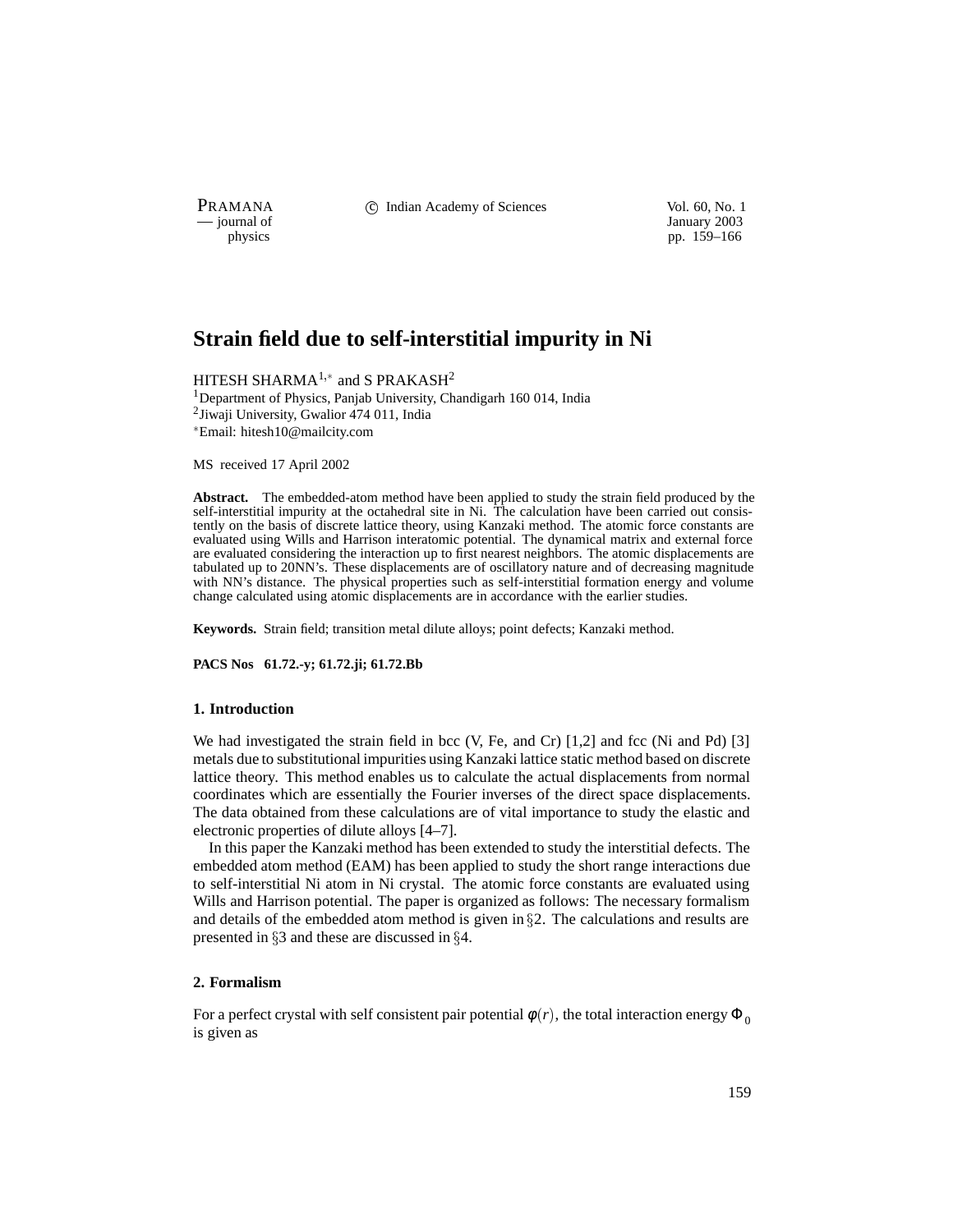*Hitesh Sharma and S Prakash*

$$
\Phi_0 = \sum_n \phi(\vec{R}_n^0) \tag{1}
$$

where  $\vec{R}_n^0$  is the equilibrium position of the *n*th host atom. If an impurity is introduced at the origin, the lattice gets strained, and the host atoms move to new equilibrium positions  $\vec{R}_n = \vec{R}_n^0 + \vec{u}(\vec{R}_n^0)$ , where  $\vec{u}(\vec{R}_n^0)$  are the atomic displacements. Kanzaki assumed that these displacements  $\vec{u}(\vec{R}_n^0)$  are produced by an appropriate distribution of external forces in the crystal which depend upon the nature of the impurity. The potential energy of the strained lattice under applied external forces is expanded in powers series of the displacements which in the harmonic approximation is given as

$$
\Phi = \Phi_0 - \sum_{n,\alpha} u_{\alpha}(\vec{R}_n^0) F_{\alpha}(\vec{R}_n^0) + \frac{1}{2} \sum_{n,\alpha} \sum_{n',\beta} u_{\alpha}(\vec{R}_n^0) u_{\beta}(\vec{R}_{n'}^0) \phi_{\alpha\beta}(n,n')
$$
(2)

where  $\Phi_0$  is the potential energy of the perfect lattice, and the force components

$$
F_{\alpha}(\vec{R}_n^0) = -\frac{\partial \Phi}{\partial u_{\alpha}(\vec{R}_n^0)}\bigg|_{u_{\alpha}(\vec{R}_n^0) = 0} \tag{3}
$$

and the force constants

$$
\phi_{\alpha\beta}(n,n') = \frac{\partial^2 \Phi}{\partial u_{\alpha}(\vec{R}_{n}^0) \partial u_{\beta}(\vec{R}_{n'}^0)} \bigg|_{u_{\alpha}(\vec{R}_{n}^0) = u_{\beta}(\vec{R}_{n'}^0) = 0}.
$$
\n(4)

Here  $\alpha, \beta \ (x, y, z)$  denote Cartesian components,  $F_\alpha(\vec{R}_n^0)$  is the  $\alpha$  component of the external force applied on the atom  $R_n^0$  and  $\phi_{\alpha\beta}(n, n')$  are the force constants which obey the crystal symmetries. The equilibrium values of the  $u(R_n^0)$  are obtained by minimizing  $\Phi$  with respect to  $u_{\alpha}(R_n^0)$ . One finds

$$
F_{\alpha}(\vec{R}_n^0) = \sum_{n',\beta} \phi_{\alpha\beta}(n,n')u_{\beta}(\vec{R}_{n'}^0).
$$
 (5)

Evidently the displacements can be evaluated if  $F_\alpha(\vec{R}_n^0)$  and  $\phi_{\alpha\beta}(n,n')$  are known.

In the Kanzaki lattice static method the displacements are expanded in normal coordinates

$$
u_{\alpha}(\vec{R}_n^0) = \sum_{\vec{q}} Q_{\alpha}(\vec{q}) \exp(i\vec{q} \cdot \vec{R}_n^0), \qquad (6)
$$

where  $\vec{q}$  is a wave vector and the expansion coefficients  $\vec{Q}(\vec{q})$  are normal coordinates known in dynamical theory. Since we are considering a periodic superlattice of defects, the wave vectors *q* must satisfy periodic boundary conditions, and all such physically distinct *q* vectors will be contained within the first Brillouin zone.  $\tilde{Q}(\vec{q})$  are in general, complex and, to ensure the reality condition for displacements, we must have

$$
Q(-q) = Q^*(q),\tag{7}
$$

where the asterisk stands for the complex conjugate. Using eq. (6), one gets the Fourier transform of the total energy  $\Phi$  of the strained lattice as

160 *Pramana – J. Phys.,* **Vol. 60, No. 1, January 2003**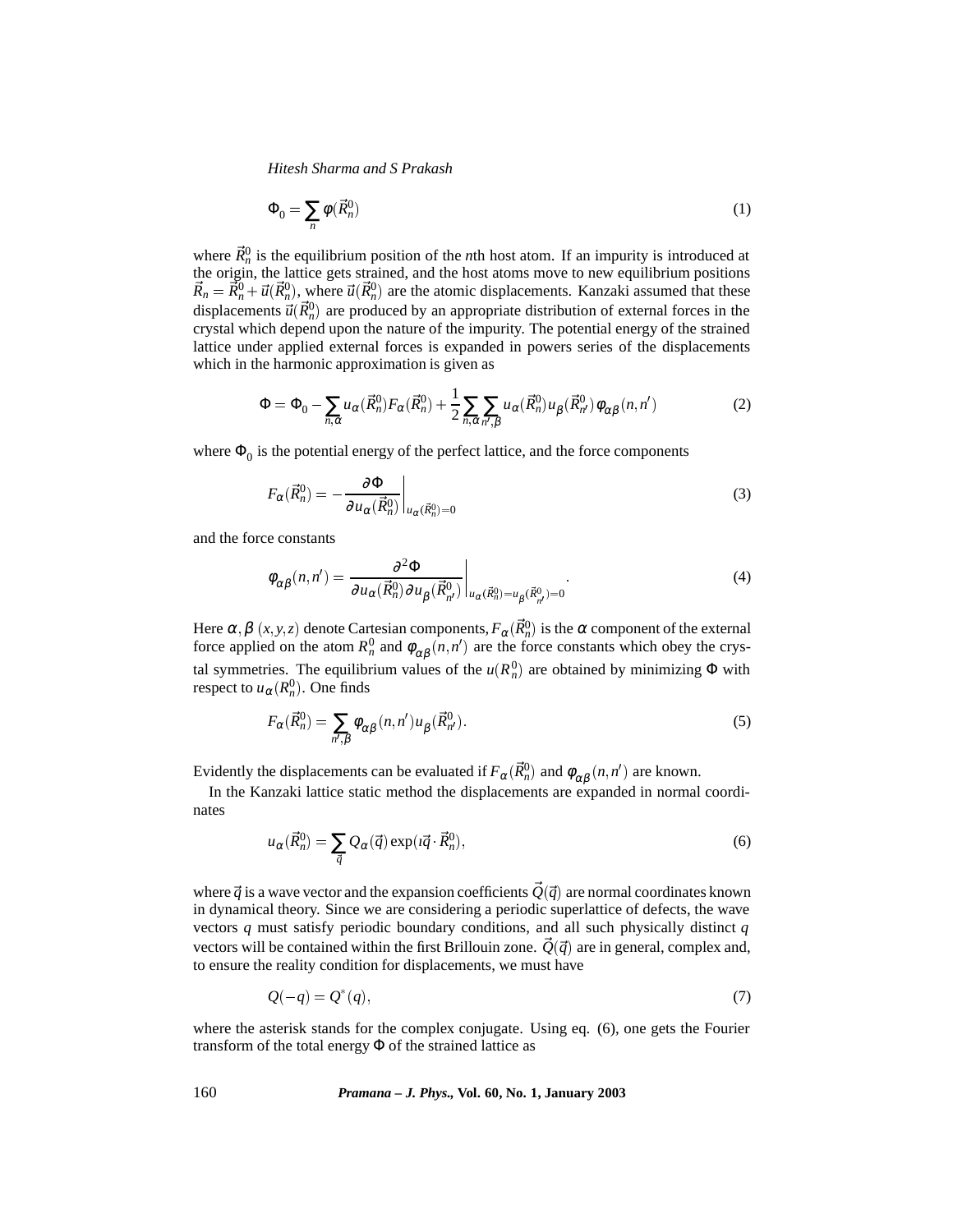*Strain field due to self-interstitial impurity in Ni*

$$
\Phi = \Phi_0 - \sum_{\alpha q} F_{\alpha}(\vec{q}) Q_{\alpha}(\vec{q}) + \frac{N}{2} \sum_{\alpha \beta} \sum_{q} \phi_{\alpha \beta}(\vec{q}) Q_{\alpha}(\vec{q}) Q_{\beta}(\vec{q})
$$
(8)

where

$$
F_{\alpha}(\vec{q}) = \sum_{n} F_{\alpha}(\vec{R}_{n}^{0}) \exp(i\vec{q} \cdot \vec{R}_{n}^{0}), \qquad (9)
$$

and

$$
\phi_{\alpha\beta}(\vec{q}) = \sum_{n-n'} \phi_{\alpha\beta}(n-n') \exp\left[-i\vec{q} \cdot (\vec{R}_n^0 - \vec{R}_{n'}^0)\right],\tag{10}
$$

*N* is the number of lattice points in the crystal.  $F_\alpha(\vec{q})$  and  $\phi_{\alpha\beta}(\vec{q})$  are the Fourier transforms of  $F_\alpha(\vec{R}_n^0)$  and  $\phi_{\alpha\beta}(n-n')$ , respectively. The equilibrium condition in Fourier space in conjunction with eq.  $(8)$  gives

$$
\sum_{\beta} \left[ N \phi_{\alpha\beta} (-\vec{q}) Q_{\beta} (\vec{q}) - F_{\beta} (\vec{q}) \delta_{\alpha\beta} \delta_{-\vec{q},\vec{q}} \right] = 0. \tag{11}
$$

Equation (11) gives three simultaneous equations for three components  $Q_{\beta}(q)$  for each value of *q*. If  $\phi_{\alpha\beta}(q)$  and  $F_{\beta}(q)$  are known, eq. (11) can be solved for  $Q(q)$  which, in turn, gives  $u_{\alpha}(\vec{R}_n^0)$  from eq. (5).

For a central ion–ion potential, the dynamical matrix is written as

$$
\phi_{\alpha\beta}(n) = \frac{\partial^2 \phi}{\partial r_{\alpha} \partial r_{\beta}} \bigg|_{r=R_n^0} = \frac{R_{n\alpha}^0 R_{n\beta}^0}{|\vec{R}_n^0|^2} (A_n - B_n + \delta_{\alpha\beta} B_n), \tag{12}
$$

where

$$
A_n = \frac{\partial^2 \phi}{\partial r^2}\bigg|_{r=R_n^0}, \quad B_n = \frac{1}{|\vec{R}_n^0|} \frac{\partial \phi}{\partial r}\bigg|_{r=R_n^0}.
$$
 (13)

In metallic crystals the ions are screened by the conduction electrons thereby decreasing the ionic potential faster, which exhibit oscillatory behavior at large distances. It has been found that in d-band metals the screening is very heavy [8–10]. Therefore, major contribution to  $\phi_{\alpha\beta}(\vec{q})$  and  $F_{\alpha}(\vec{q})$  in these metals is expected to arise from the few NN's. Including the interactions up to 1NN's,  $\phi_{\alpha\beta}(\vec{q})$  for fcc structure, from eqs (10) and (11) becomes

$$
\phi_{\alpha\alpha}(\vec{q}) = 2(A_1 + B_1) \left[ 1 - \cos\left(\frac{q_\alpha a}{2}\right) \left[ \cos\left(\frac{q_\beta a}{2}\right) + \cos\left(\frac{q_\gamma a}{2}\right) \right] \right]
$$
(14)

$$
\phi_{\alpha\beta}(\vec{q}) = 2(A_1 - B_1) \left[ \sin\left(\frac{q_\alpha a}{2}\right) \sin\left(\frac{q_\beta a}{2}\right) \right],\tag{15}
$$

where  $\alpha \neq \beta \neq \gamma$  and *a* is the lattice parameter.

*Pramana – J. Phys.,* **Vol. 60, No. 1, January 2003** 161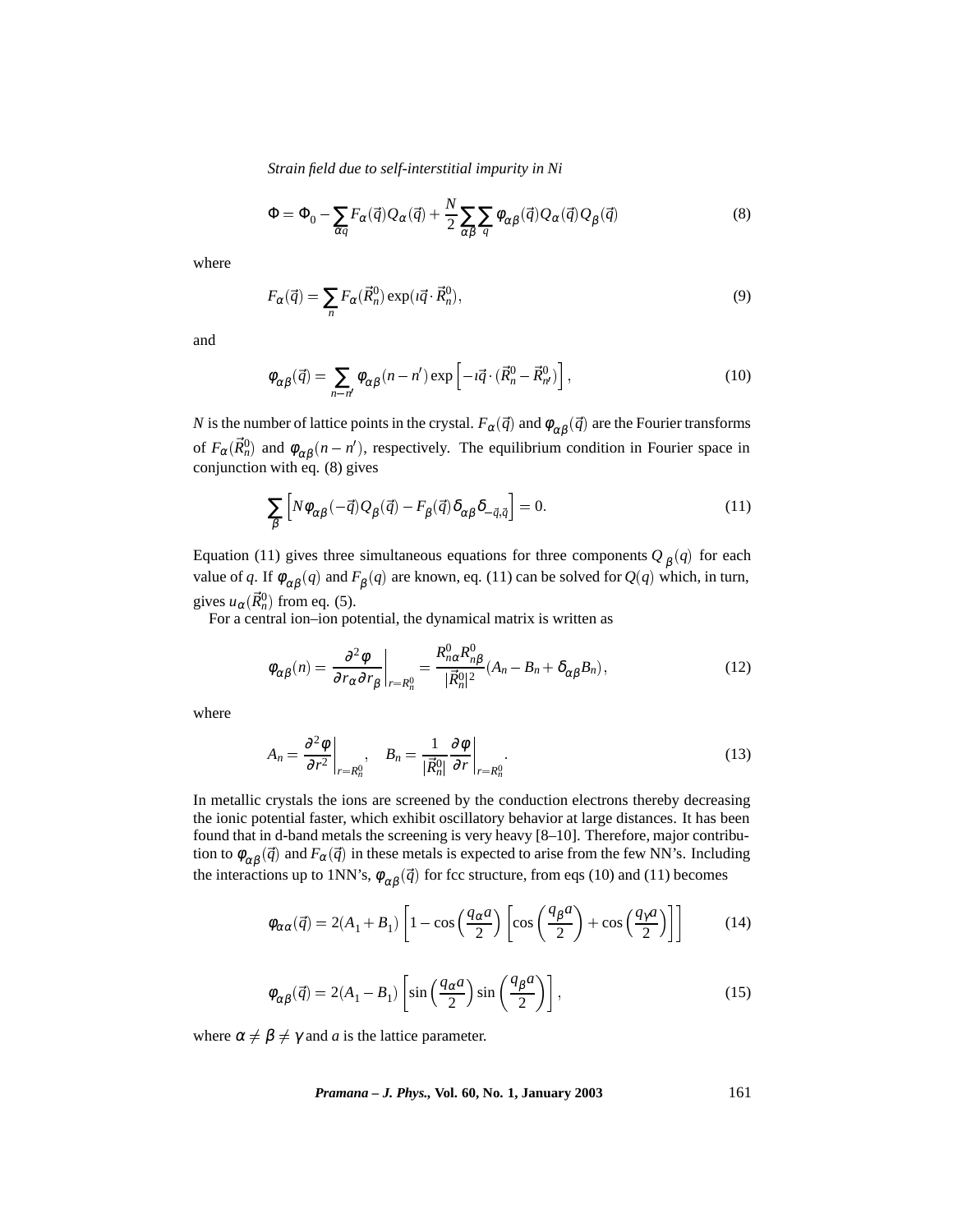#### *Hitesh Sharma and S Prakash*

Since the interstitial impurity interacts with short-range interactions, the external force is expected to arise appreciably only from 1NN's contribution. The force obtained using eq. (8) evaluated at the 1NN shell of the interstitial impurity is

$$
F_{\alpha}(q) = i2F_{\rm I}\sin(q_{\alpha}a),\tag{16}
$$

where  $F_I$  is the force acting on the 1NN site of the interstitial impurity. With the knowledge of  $\phi_{\alpha\beta}(\vec{q})$  and  $F_{\alpha}(\vec{q})$ , eq. (11) is solved for  $\vec{Q}(\vec{q})$  for radial forces on the 1NN's of the impurity. These values of  $\vec{Q}(\vec{q})$  are used in eq. (6), summation is replaced by integration and  $\vec{u}(\vec{R}_n^0)$  are calculated for different values of  $\vec{R}_n^0$  (using quadrature method of numerical integration).

## 2.1 *Estimation*  $F_I$  *using embedded atomic potential*

The interstitial impurities in fcc metal occupy octahedral site and their interaction with the host atom could be best described by short range potential or first principle calculations. One such method to describe the interactions in the transition metals is EAM. The short range interaction in TM can be described using EAM method. The EAM is based on the density-functional theory. In this method, energy required to place a small impurity atom in a lattice is taken solely as a function of electron density at that particular site. The energy of each atom is computed from the energy needed to embed the atom in the local-electron density as provided by the other atoms in the metal. This electron density is approximated by the superposition of atomic-electron densities. The total energy of the system is

$$
\Phi_{\text{total}} = \sum_{i} F_i(\rho_{hi}) + \frac{1}{2} \sum_{i=j, i \neq j} \phi_{ij}(R_{ij}).
$$
\n(17)

*F<sub>i</sub>*( $\rho$ <sub>*hi</sub>*) is the energy to embed atom *i* in an electron density  $\rho$ <sub>*hi*</sub> and  $\phi$ <sub>*ij*</sub> is the two body</sub> central potential between *i* and *j*.  $\rho_{hi}$  is the electron density at the atom *i* due to all other atoms.

$$
\rho_{hi} = \sum_{j(\neq i)} f_i(R_{ij}) \tag{18}
$$

 $f_i$  is the electron density of atom *j* as a function of distance from it's center.  $R_{ij}$  is the distance between aton *i* and *j*. The embedding function is universal, it does not depend on the source of the background density. Thus same embedding function is used to calculate the energy of an alloy that is used in the pure metal.

To use embedded atom method in a lattice model calculation, the *f* and *F* functions must be specified for such atomic species. In the EAM calculations, the embedding function is determined by complex fitting procedure. Foiles [11] has recently introduced a straightforward scheme which is also used in the present calculations. The pair-interaction term  $\phi_{ij}(R_{ij})$  is purely repulsive and is considered of the form

$$
\phi_{ij}(R_{ij}) = \frac{Z_i(R_{ij})Z_j(R_{ij})}{R_{ij}}
$$
\n(19)

162 *Pramana – J. Phys.,* **Vol. 60, No. 1, January 2003**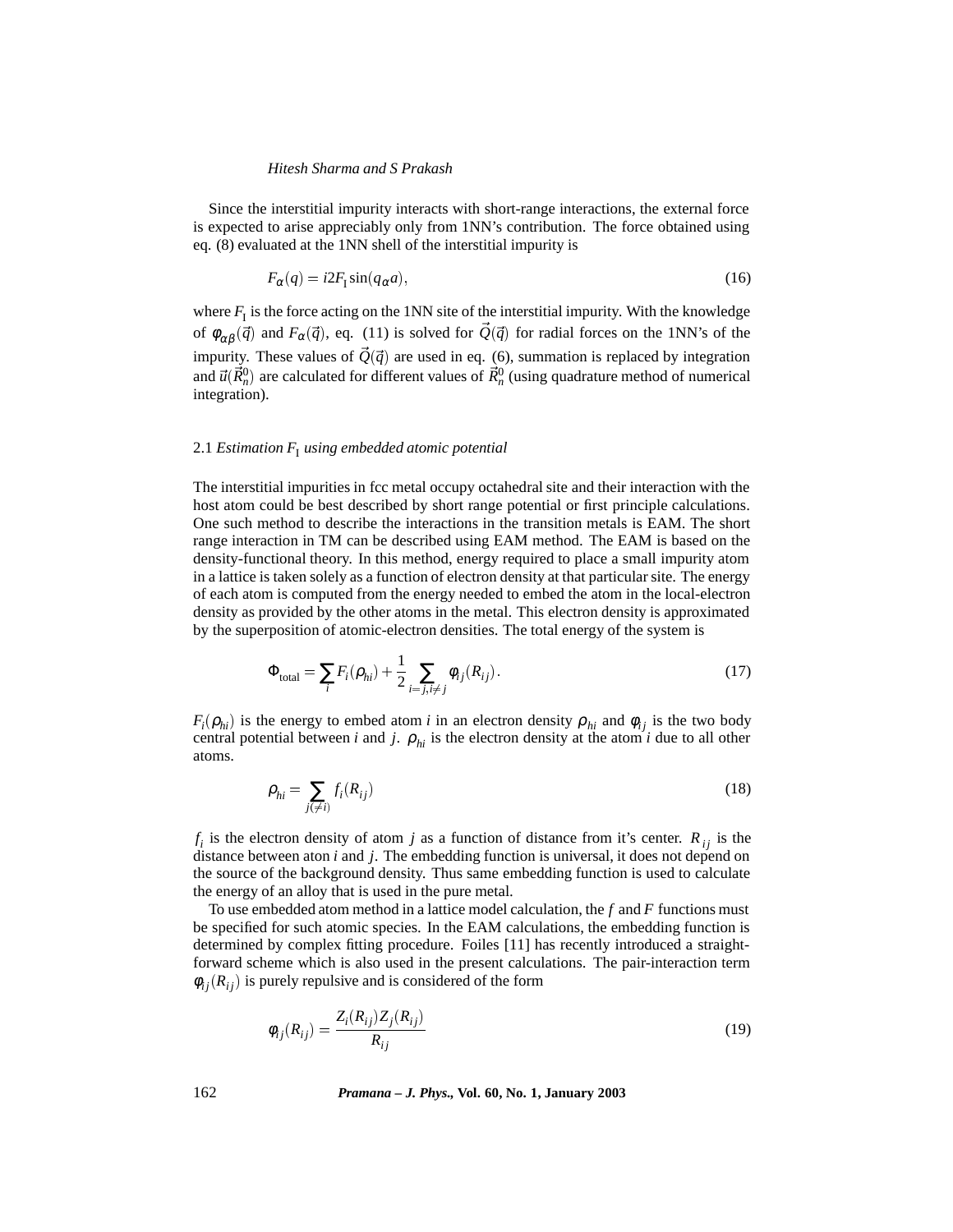#### *Strain field due to self-interstitial impurity in Ni*

where  $Z(R)$  is parameterized to

$$
Z(R) = Z_0(1 + \beta R^{\nu}) \exp(-\alpha R). \tag{20}
$$

The value of  $Z_0$  is the number of outer electrons of the atom and for Ni,  $Z_0 = 10$ . The other parameters,  $\alpha$ ,  $\beta$  and v are determined empirically. It was found that  $v = 1$  leads to a good representation of elastic constants for Ni. Rest of the parameters have been determined for Ni, so as to yield the elastic constants and vacancy-formation energy of each material as well as the dilute limits of the heat of solution of the binary alloys [11]. The external force calculated from eq. (17) is of the form

$$
F_{\alpha}(R_n^0) = -\frac{\partial F}{\partial \rho} \frac{\partial \rho}{\partial R} \bigg|_{R=R_n^0} - \frac{1}{2} \frac{\partial \phi}{\partial R} \bigg|_{R=R_n^0}.
$$
 (21)

The slope of the embedding function and density are evaluated from the variation of embedding function with density and variation of density with distance, which are explicitly solved for Ni.

#### **3. Calculations and results**

The Kanzaki method was applied to calculate strain field due to self-interstitial Ni atom in Ni crystal. Some of the physical parameters, force constants  $A_1$  and  $B_1$  calculated from the Wills and Harrison potential [3] and the calculated external force using embedded atom method (EAM) are given in table 1. The physical parameters for defining the pairinteraction in EAM are given in table 2.

The embedding function as a function of density for Ni are derived empirically from the data in [11] which is shown in figure 1. The atomic density of Ni are calculated from the spherically averaged s and d like densities which are computed from Clementi and Roetti [12]. The variation of the atomic density with distance are plotted in figure 2. The total energy is defined using eq. (17) and external force using eq. (21). The interstitial impurity experiences short range interactions with host atoms. Therefore, it is adequate to assume that the defect exerts an appreciable force only on its first nearest neighbors and so force  $F_I$  can be evaluated at the 1NN's.

**Table 1.** Some physical parameters (all in a.u.) for Ni. *a* is the lattice constant,  $\Omega_0$  is the equilibrium volume,  $A_1$  and  $B_1$  are the force constants and  $F_1$  is the external force.

| Host | u    | $\mathbf{P}^{\mathbf{z}}(0)$ | $\Lambda$ | Ð          |       |
|------|------|------------------------------|-----------|------------|-------|
| Ni   | 6.65 | 90                           | 0.028     | $-0.00089$ | 0.252 |

**Table 2.** Physical parameters used to define the effective charge for the pair interactions between Ni–Ni atoms.  $Z_0$  is the outer electrons,  $\alpha$ ,  $\beta$ , and  $\nu$  are empirical parameters.  $n<sub>s</sub>$  is the number of s electrons in the outer orbit of Ni.

| $Z_0$ | $\alpha$ |        | $n_{\rm c}$<br>- 2 |
|-------|----------|--------|--------------------|
| 1 V   | 1.2950   | 0.0595 | 0.8478             |

*Pramana – J. Phys.,* **Vol. 60, No. 1, January 2003** 163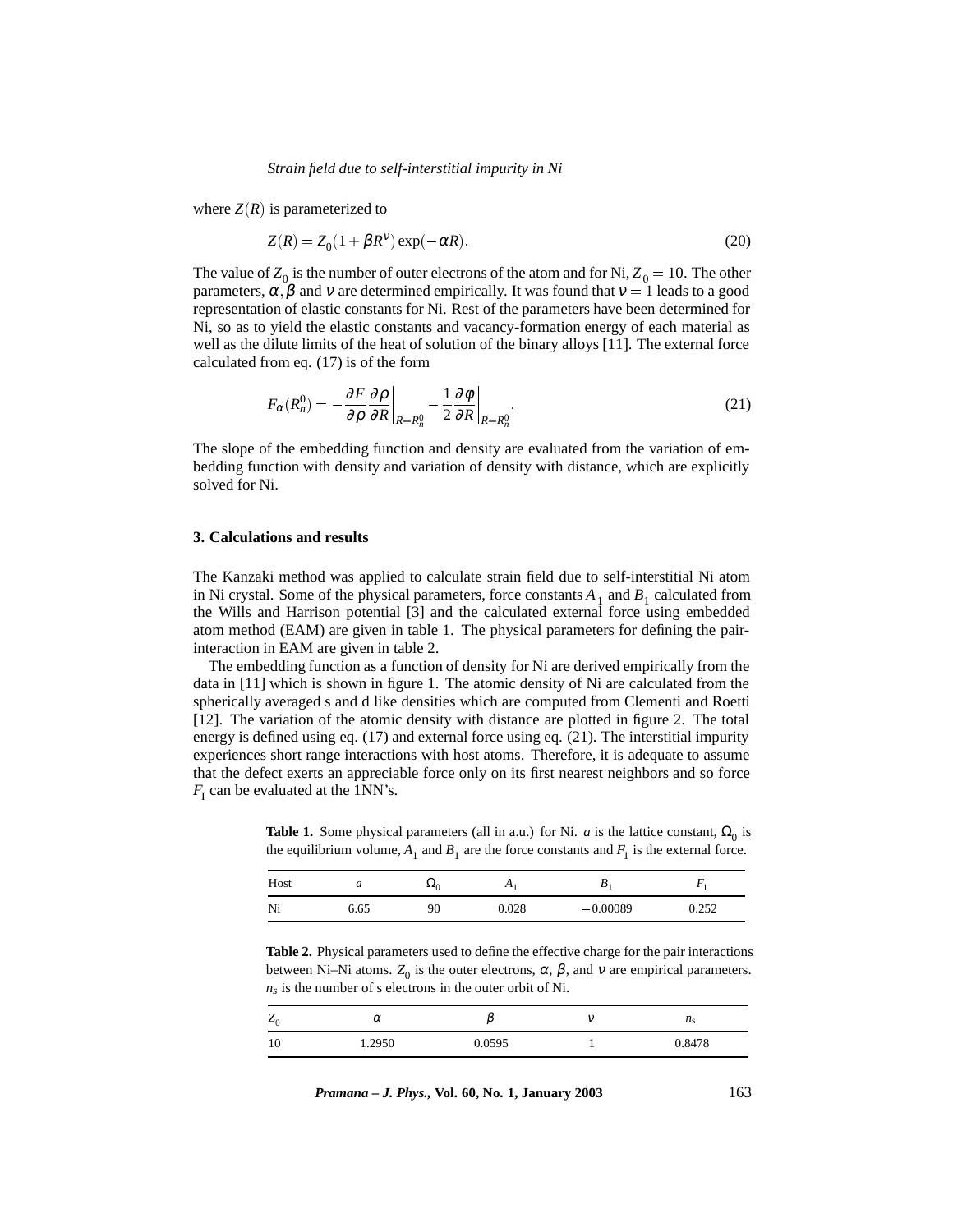*Hitesh Sharma and S Prakash*



**Figure 1.** The variation of embedding function  $F(\rho)$  with background density for Ni. The embedding energy is in eV, electron densities in  $A^{-3}$ .



**Figure 2.** The variation of atomic densities  $\rho$  vs. *r* for Ni, computed using densities of s and d electrons, which are associated with their Hartree–Fock wave functions. The atomic densities are in  $A^{-3}$  units and *r* is in  $A$ .

These values of  $F_1$  and the calculated values of  $A_1$  and  $B_1$ , are used to calculate  $\phi_{\alpha\beta}(\vec{q})$ and hence  $\vec{Q}(\vec{q})$  with the help of eq. (11). The inverse Fourier transform of  $\vec{Q}(\vec{q})$ , as given in eq. (6), gives  $\vec{u}(\vec{R}_n^0)$ . The numerical calculations are simplified if we integrate over the cube of edge  $4\pi/a$  which inscribes the first Brillouin zone (BZ) and using the fact that, for any function  $F(q)$ 

$$
\int_{\text{BZ}} F(q) \text{d}q = \frac{1}{2} \int_{\text{cube}} F(q) \text{d}q \tag{22}
$$

for fcc structures. The integration is carried out by the Gaussian quadrature method.

164 *Pramana – J. Phys.,* **Vol. 60, No. 1, January 2003**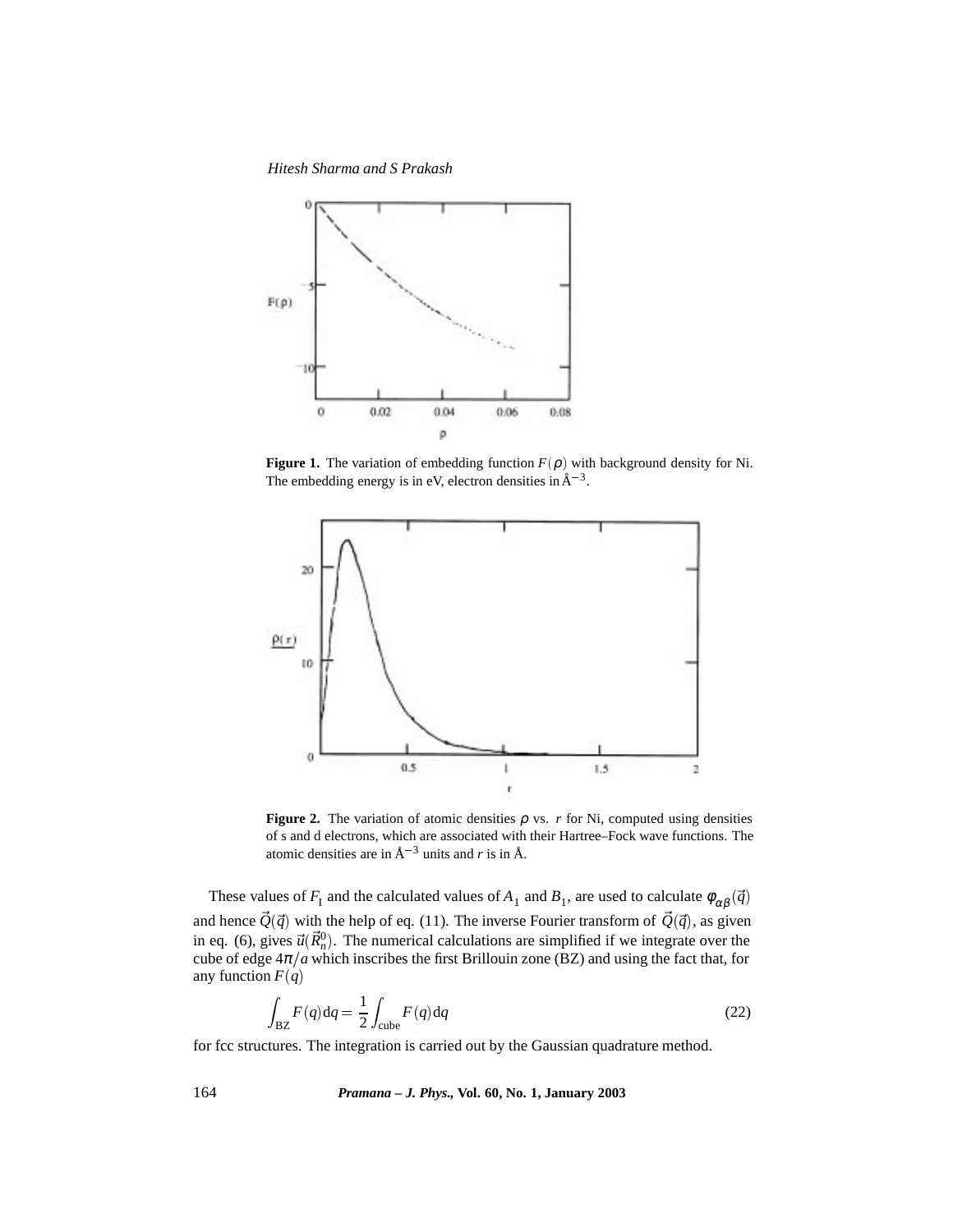#### *Strain field due to self-interstitial impurity in Ni*

| NN's              | Displacement components |        |                |                  |  |
|-------------------|-------------------------|--------|----------------|------------------|--|
| $(n_1, n_2, n_3)$ | $u_x$                   | $u_y$  | u <sub>z</sub> | $\boldsymbol{u}$ |  |
| 100               | 0.2465                  | 0.0000 | 0.0000         | 0.2465           |  |
| 111               | 0.0047                  | 0.0047 | 0.0047         | 0.0081           |  |
| 210               | 0.0392                  | 0.0325 | 0.0000         | 0.0509           |  |
| 221               | 0.0103                  | 0.0103 | 0.0090         | 0.0172           |  |
| 300               | 0.0054                  | 0.0000 | 0.0000         | 0.0054           |  |
| 311               | 0.0136                  | 0.0078 | 0.0078         | 0.0175           |  |
| 320               | 0.0135                  | 0.0135 | 0.0000         | 0.0191           |  |
| 331               | 0.0073                  | 0.0073 | 0.0041         | 0.0111           |  |
| 333               | 0.0052                  | 0.0052 | 0.0052         | 0.0090           |  |
| 410               | 0.0034                  | 0.0025 | 0.0000         | 0.0043           |  |
| 421               | 0.0067                  | 0.0054 | 0.0029         | 0.0090           |  |
| 430               | 0.0065                  | 0.0065 | 0.0000         | 0.0092           |  |
| 432               | 0.0053                  | 0.0047 | 0.0036         | 0.0079           |  |
| 441               | 0.0046                  | 0.0046 | 0.0017         | 0.0068           |  |
| 443               | 0.0037                  | 0.0037 | 0.0031         | 0.0061           |  |
| 520               | 0.0027                  | 0.0023 | 0.0000         | 0.0035           |  |
| 522               | 0.0039                  | 0.0024 | 0.0024         | 0.0052           |  |
| 533               | 0.0037                  | 0.0026 | 0.0026         | 0.0052           |  |
| 540               | 0.0037                  | 0.0035 | 0.0000         | 0.0051           |  |
| 544               | 0.0028                  | 0.0022 | 0.0022         | 0.0042           |  |
| 630               | 0.0023                  | 0.0015 | 0.0000         | 0.0027           |  |
| 641               | 0.0027                  | 0.0018 | 0.0005         | 0.0033           |  |

**Table 3.** Atomic displacements of the NN's of Ni self-interstitial impurity. The displacements are expressed in terms of lattice constant *a*.  $(n_1, n_2, n_3)$  are the coordinates of NN's and  $(u_x, u_y, u_z)$  are the Cartesian coordinates of the displacements.

The atomic displacements due to self-interstitial impurity, in units of lattice constant, are tabulated in table 3. The 1NN shows maximum displacement of 0.24, away from the self-interstitial Ni atom. The other NN's are also displaced away from the impurity atom, i.e., the lattice shows expansion. The magnitude of these displacements decreases oscillatory with NN distance. The calculated value of the self-interstitial formation volume, i.e.,  $\Delta V/\Omega$  is 1.87 whereas its value obtained from earlier work is 2.11 [11]. The selfinterstitial formation energy or relaxation energy is given by

$$
E_{\rm r} = -\frac{1}{2} \sum_{n,\alpha} u_{n\alpha} F_{n\alpha},\tag{23}
$$

where  $F_{\alpha}$  is isotropic in nature and the atomic displacements of 1NN's from table 3 are used to evaluate relaxation energy. The relaxation energy comes out to be 5.58 eV whereas earlier calculated value is 5.05 eV [11]. Since the values of relaxation energy and change in volume are in agreement with the values from earlier work, it can be concluded that our calculation using discrete lattice theory is consistent with the actual description of the atomic displacements of the defected system.

## **4. Discussion**

We have used here embedded atom method [11] for the self-interstitial impurity in Ni. The embedded atom is based on background density of the host and has been applied to

*Pramana – J. Phys.,* **Vol. 60, No. 1, January 2003** 165